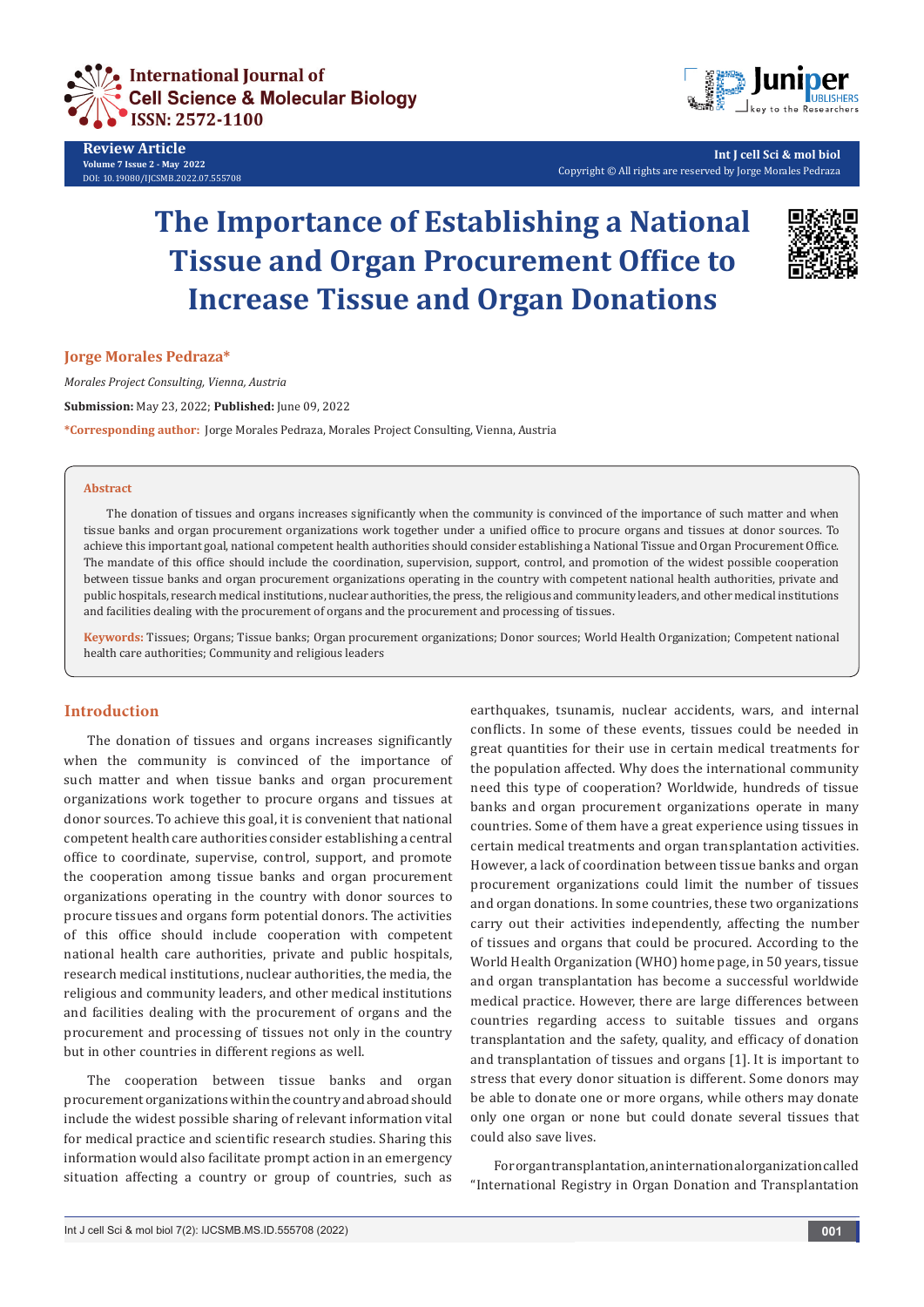(IRODaT)" collects information about organ donations and transplantation worldwide. It is a database that provides information by country of donation and transplantation activity [2]. Regrettably, no similar international organization collects information worldwide on tissue donations and processed tissues used in medical practices and research activities. This situation is not helping national, regional, and international efforts to increase tissue donations in some countries. Some tissues and organs were procured in one country and used in another, and in not all cases, the international community can be sure that the processing of some of these tissues follows the highest possible international standards. To avoid inappropriate processing of tissues, all tissue banks should share relevant information regarding the quality systems used, the code of practice in force, the coding system utilized, the technique for tissue sterilization applied, the problems encountered, and the solution implemented.

 The main objective of the present paper is to propose the establishment of a National Tissue and Organ Procurement Office to increase the current level of coordination, supervision, control, support, and promotion of tissues and organ donations in the country. This cooperation aims:

- To increase the working relationship between tissue banks and organ procurement organizations and between them and hospitals and other medical facilities during the procurement of organs and tissues with the purpose of increasing tissue and organ donations.
- To train tissue banks operators in all activities that a tissue bank should carry out during the processing of tissues to ensure that they are not contaminated during the mentioned process.
- To supply high-quality tissues to tissue banks operating in a country without the appropriate processing and sterilization facilities, particularly in a special situation or emergency, by other tissue banks operating in other countries.
- To improve the relationship between this office and the media and community leaders.

It is important to stress that organ and tissue donation requires an institutional structure to identify potential donors, obtain consent for tissues and organ donations from potential donor families and legal representatives, procure the organs and tissues at donor sources, and distribute them for transplantation to the transplant medical teams. The central factor in successful organ procurement is timely information about potentially suitable donors. Only a very small percentage of deaths can lead to an organ donation, and the window of time available for action is short. Tissue donation has more opportunities for success because they are less regulated, the window of time available for action higher than in the case of organ, and tissues are easier to procure than organs. Cooperation between hospital personnel, specifically doctors and nurses in intensive care units (ICUs), and tissue banks and organ procurement organizations is essential. A referral from these professionals (i.e., notification that a potential donor is under treatment) is required for the donation process to begin and be carried out successfully. Organ procurement organizations and tissue banks typically spend more time encouraging doctors and nurses to make referrals than organ and tissue procurement activities as such. This persuasion takes the form of in-service training sessions, one-on-one visits, and visits to the ICUs themselves. Success in obtaining referrals is the key determinant of successful organ and tissue procurement [3].

The second factor of great importance in increasing tissue and organ donations is targeting appropriate donor sources. Not all hospitals are equally good sources of potential donors. Some see little trauma, and some cannot make braindeath determinations. Tissue banks and organ procurement organizations that target their professional education efforts where the return can be the greatest are likely to be more successful than those that work with every hospital in their area [4]. The final step in the tissue and organ procurement process is obtaining permission from potential donor families or legal representatives for tissue and organ donation. This is a very sensitive step within this process. Families of potential donors have suffered a terrible loss. For this reason, some tissue banks and organ procurement organizations prefer to have their own experienced staff approach the potential donor families and legal representatives to convince them of the importance of tissue and organ donation. Others depend more heavily on hospital staff to carry out this sensitive activity. All depend on the physician's skill, particularly their availability to inform the family that their relative has died and convince potential donor families or legal representatives to accept donations from tissues and organs [4].

## **Expected achievements**

The expected achievements are, among others, the following:

i. To promote the establishment of a National Tissues and Organs Procurement Office, with the responsibility for carrying out several activities related to the procurement of tissues and organs at the national level.

ii. To promote the widest possible cooperation and the sharing of information among tissue banks and organ procurement organizations operating in the country during the procurement of tissues and organs at donor sources.

iii. To promote the establishment of an effective donor referral system by which tissue banks and organ procurement organizations can be informed or notified simultaneously of potential donors when a death occurs at the donor sources.

iv. To promote the widest possible sharing of information among tissue banks and organ procurement organizations operating in different countries on the availability of tissues and organs for transplantation or other medical treatments and research activities.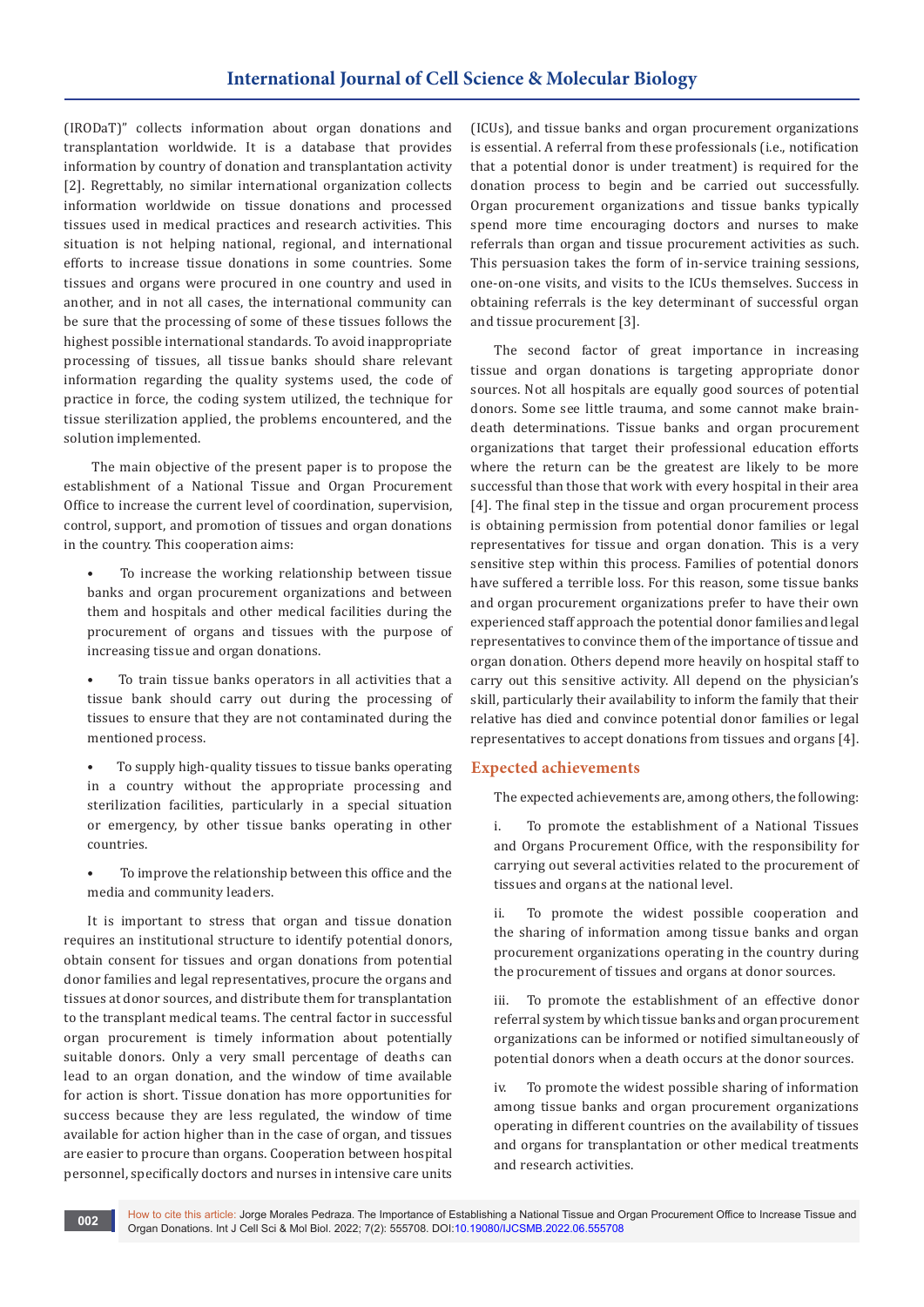v. To support the adoption of a joint training program for the education of staff working in different tissue banks and organ procurement organizations or donor sources within the country and abroad.

vi. To adopt a public awareness strategy to guide organizing and running public and professional awareness campaigns to increase tissue and organ donations within the community [5].

vii. To promote and support the establishment of online databases on the availability of tissues and organs ready for transplantation at the national level and, where possible, at regional and international levels as well. These databases aim to provide the scientific and medical communities at all levels with the necessary information about the activities carried out by tissue banks and organ procurement organizations operating in the country and the availability of tissues and organs ready to be used in certain medical treatments.

Without a doubt, all organ transplants are a save-life treatment. However, the transplantation of tissues for specific medical treatment can also save lives and restore vital functions, particularly when other medical treatments of similar effects do not exist. In both cases, transplantation requires the coordination of different institutions and organizations involved in procuring tissues and organs from the different hospitals and other medical facilities that perform surgical procedures with graft-type input requirements [6]. All national online databases established by different countries should be open to researchers and medical personnel working in other countries within or outside the region. Researchers and medical personnel may check the availability of a given tissue in real-time in specific countries necessary to carry out their work effectively. Researchers and medical personnel should also be aware of specific research activities and results already achieved by tissue banks and organ procurement organizations in each country. The aim is to avoid repetition of activities or failures and the knowledge of training activities that are currently carried out or will be carried out in the future in the country.

## **The Impact of the National Tissue and Organ Procurement Office activities on the level of tissue and organ donations**

To increase the donation of tissues and organs within the community and to promote regional and international cooperation in tissue and organ transplantation, national competent health care authorities in each country should consider, if this type of office has not yet been established, the possibility of establishing a National Tissue and Organ Procurement Office to act as the focal point for tissue banking and organ procurement in the country.

The main role of this office is to act as the central office for the coordination, supervision, control, support, and promotion of tissue and organ donations and transplantation within the country, and to promote the widest possible cooperation with other health care authorities at regional and international levels. Other responsibilities of the mentioned office could be, among others, the following:

a. The promotion of the widest possible sharing of information and experience in the procurement, processing, storage, sterilization, distribution, and use of tissues in certain medical treatments and the procurement and transplantation of organs.

b. The establishment of an online database containing relevant information on the procurement, processing, sterilization, storage, distribution, and use of tissues, the procurement and transplantation of organs, the availability of tissues, and the main problems encountered, and the solution applied.

c. The promotion of the widest possible cooperation among tissue banks and organ procurement organizations with hospitals and other medical institutions.

d. To support the widest possible cooperation with the press and the community leaders to share information about the importance of tissue and organ donations in saving lives or improving the quality of life for people suffering from burns, skin, and bone cancer, among other diseases.

e. The development of new technologies for the procurement, processing, sterilization, storage, distribution, and use of tissues in certain medical treatments, and the procurement, distribution, and use of organs for transplantation.

f. To assist national competent health care authorities in elaborating norms and guidelines for tissue and organ procurement at donor sources and for tissue and organ transplantation activities in hospitals.

g. To assist national competent health care authorities in elaborating norms and guidelines for tissue processing.

## **National Tissue and Organ Procurement Office working procedures**

 The working procedures of the National Tissue and Organ Procurement Office proposed are the following:

i. After being notified of impending brain death, brain death, or cardiac death by hospitals, the National Tissue and Organ Procurement Office will evaluate the information received about the potential of tissue and organ donation.

ii. If the potential donor meets all the requirements to become a donor, then the National Tissue and Organ Transplant Office should inform, at the same time and as soon as possible, tissue and organ procurement teams of this possibility. These procurement teams should study the information received and decide what type of procurement can be carried out and should be ready to jointly initiate the